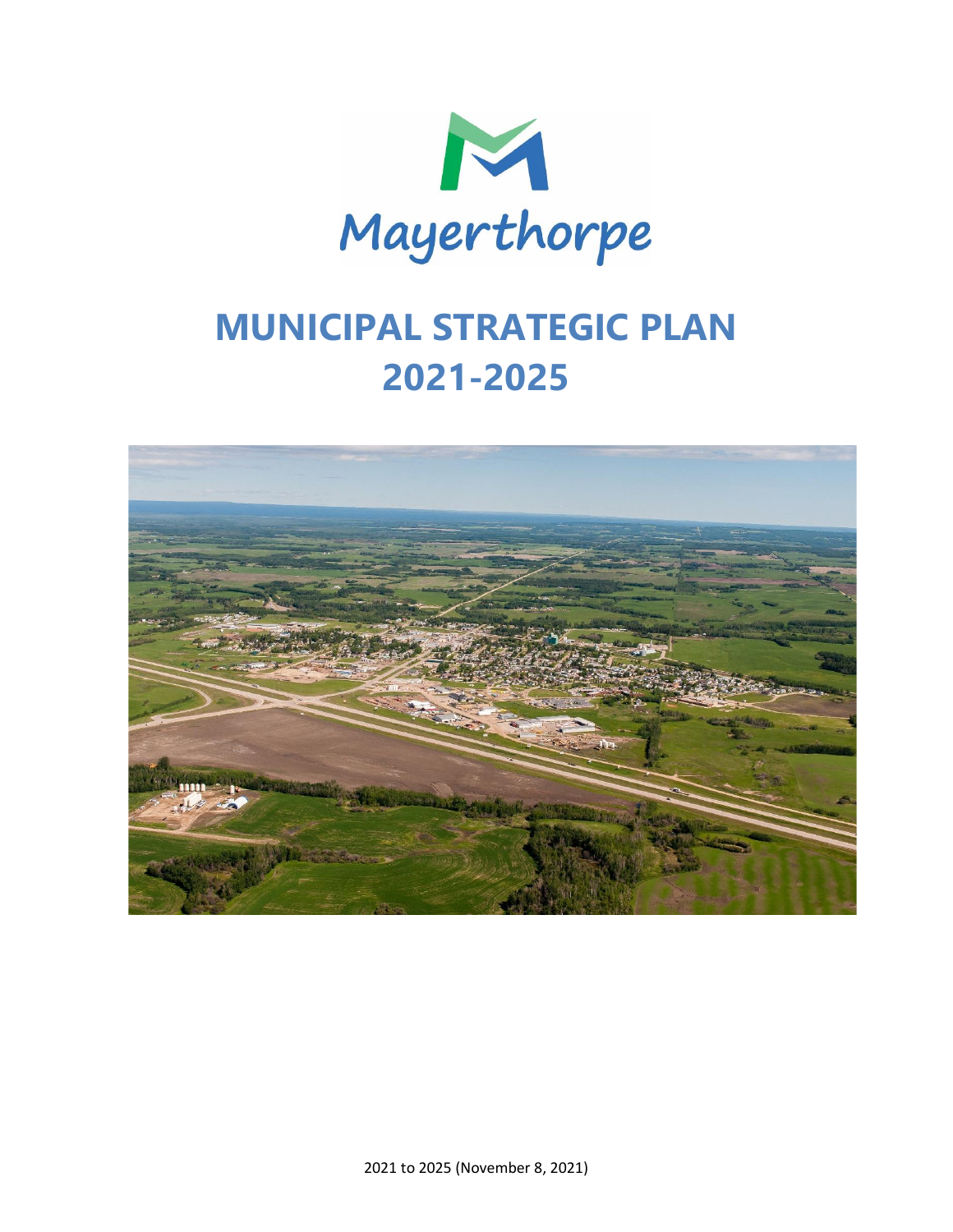# **LEADERSHIP**

Your elected Council is listening and has identified community issues essential to moving Mayerthorpe forward. This Strategic Plan sets our priority long-term outcomes and goals for Mayerthorpe. They are supported by strategies, targets and a system of regular reporting on actions and results. This is strong, focused elected leadership.

# Inaugural Council (October 2021 to October 2025)





Mayerthorpe Town Council 2021

 $\frac{1}{2}$ Left to Right: Councillor Wells, Councillor Claybrook, Councillor Morton, Councillor Greenwood, Councillor Sonnenberg, Mayor Jabush,

Councillor Burns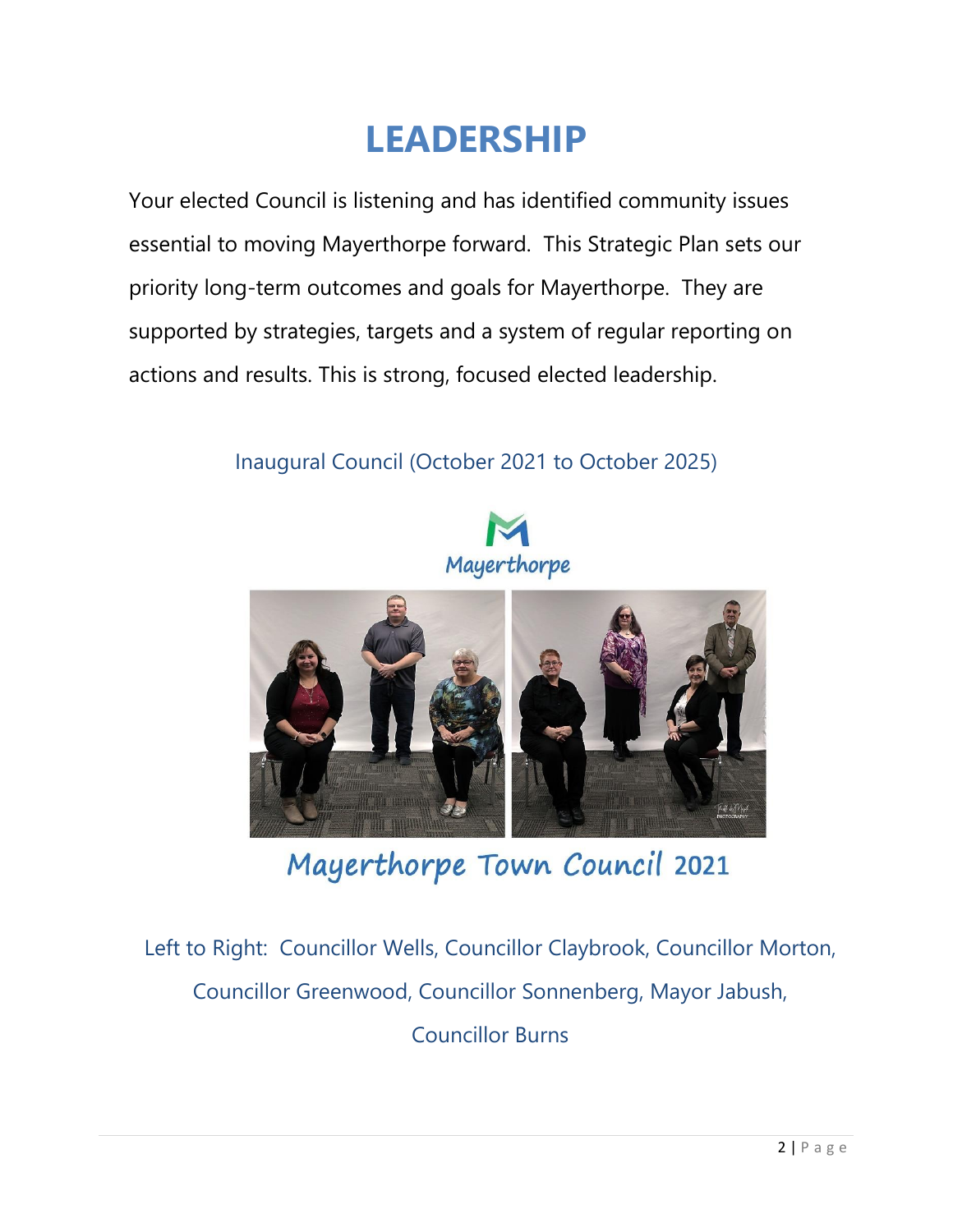# **VISION AND MISSION**

Many organizations have a Vision and Mission. Our statements guide Mayerthorpe Council and staff. Our vision statement defines where we are going (our future state). Town of Mayerthorpe's mission statement sets out our key overall role as an organization.

# **VISION STATEMENT**

A welcoming, progressive, inclusive community. Good things grow here!

# **MISSION STATEMENT**

Working together to make Mayerthorpe your community of choice.

# **OUR VALUES**

In advancing our Strategic Plan, Mayerthorpe Town Council and Administration:

Recognize that people are the heart of Mayerthorpe. Work cooperatively to build and preserve our community. Encourage unity, diversity, dedication, and progress. Believe in partnering and mentorship. Learn from and respect our history as the foundation on which to build opportunities.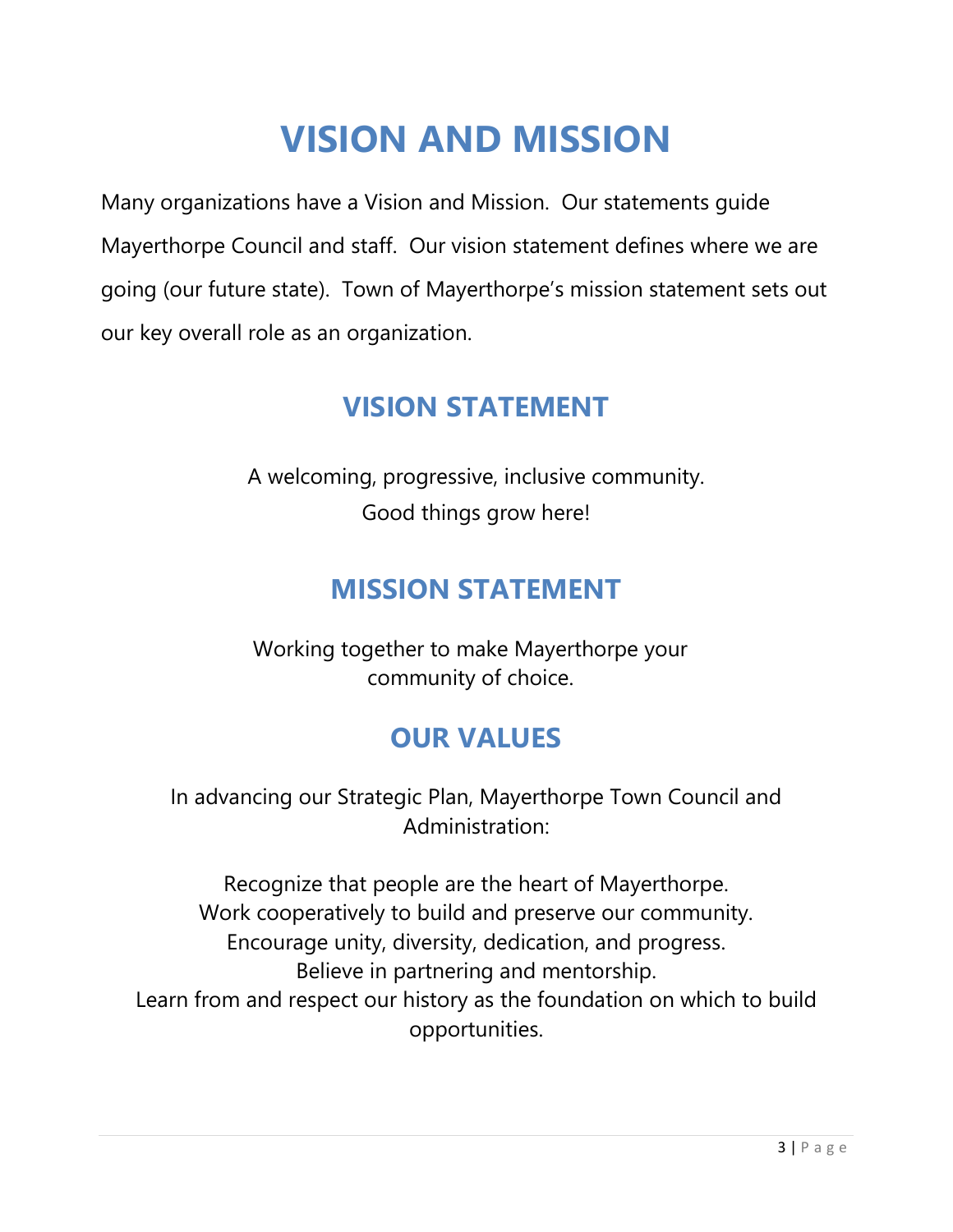# **PRIORITY AREAS, GOALS, TARGETS AND ACTION PLANS**

Mayerthorpe Town Council has established a focus on 3 priority areas:

- ❖ Economic Development;
- ❖ Recreation and Culture;
- ❖ Intermunicipal Cooperation.

These areas of primary attention were decided because of their overall importance to our future. They need a high degree of attention and effort to build a sustainable future for Mayerthorpe.

Each area has an Outcome Statement which describes the targeted result for the community in 4-8 years. It's important to measure progress towards these outcomes. Each area has goals and measurable targets to guide administration in implementation and promote overall accountability for results.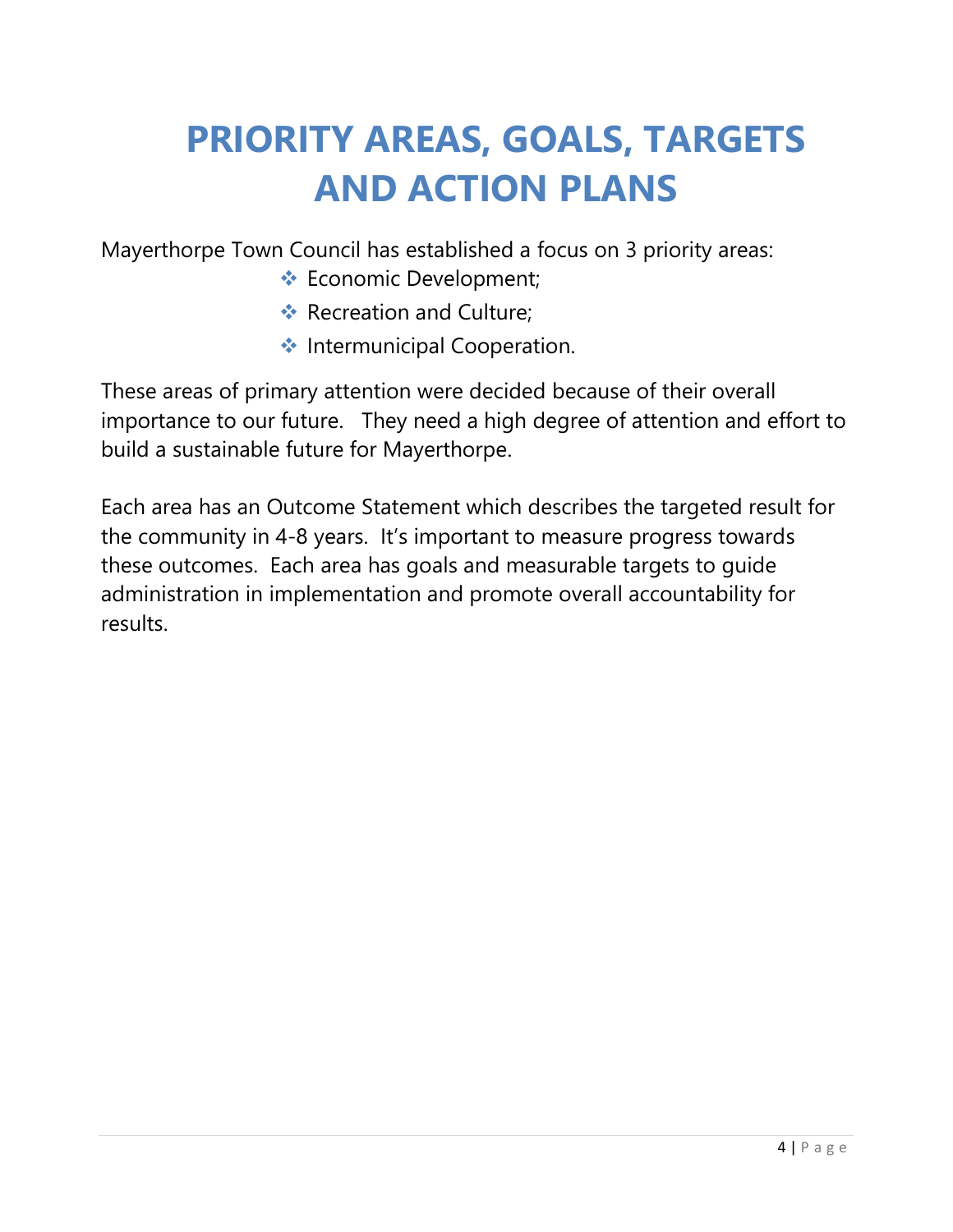# **PRIORITY AREAS**

## (A): ECONOMIC DEVELOPMENT

### **Outcome Statement in 2030:**

We foster economic prosperity by helping to grow employment opportunities in Mayerthorpe and surrounding area.

#### **Goals:**

- (A.) Encourage local spending and economic benefits to foster small business (existing and growth).
- (B.) Support existing and attract new primary employee businesses.
- (C.) Re-establish a business network like BSN or a Chamber of Commerce (to improve communication and support the interests of the business community).

#### **Targets:**

OVERALL: Population – grow 3% by 2021. Continuing growth to 2026.

- 1) Two (2) new businesses per year, based on total business licenses.
- 2) Gasoline Alley North 25% occupied by 2024.
- 3) At least one (1) new primary employer that employ ten (10) or more staff every 4 years.

#### **Strategies (How):**

- ➢ Align and incorporate goals and activities/objectives with Economic Development Strategic Plan and Municipal Sustainability Plan.
- ➢ Have Council oversee economic development directly.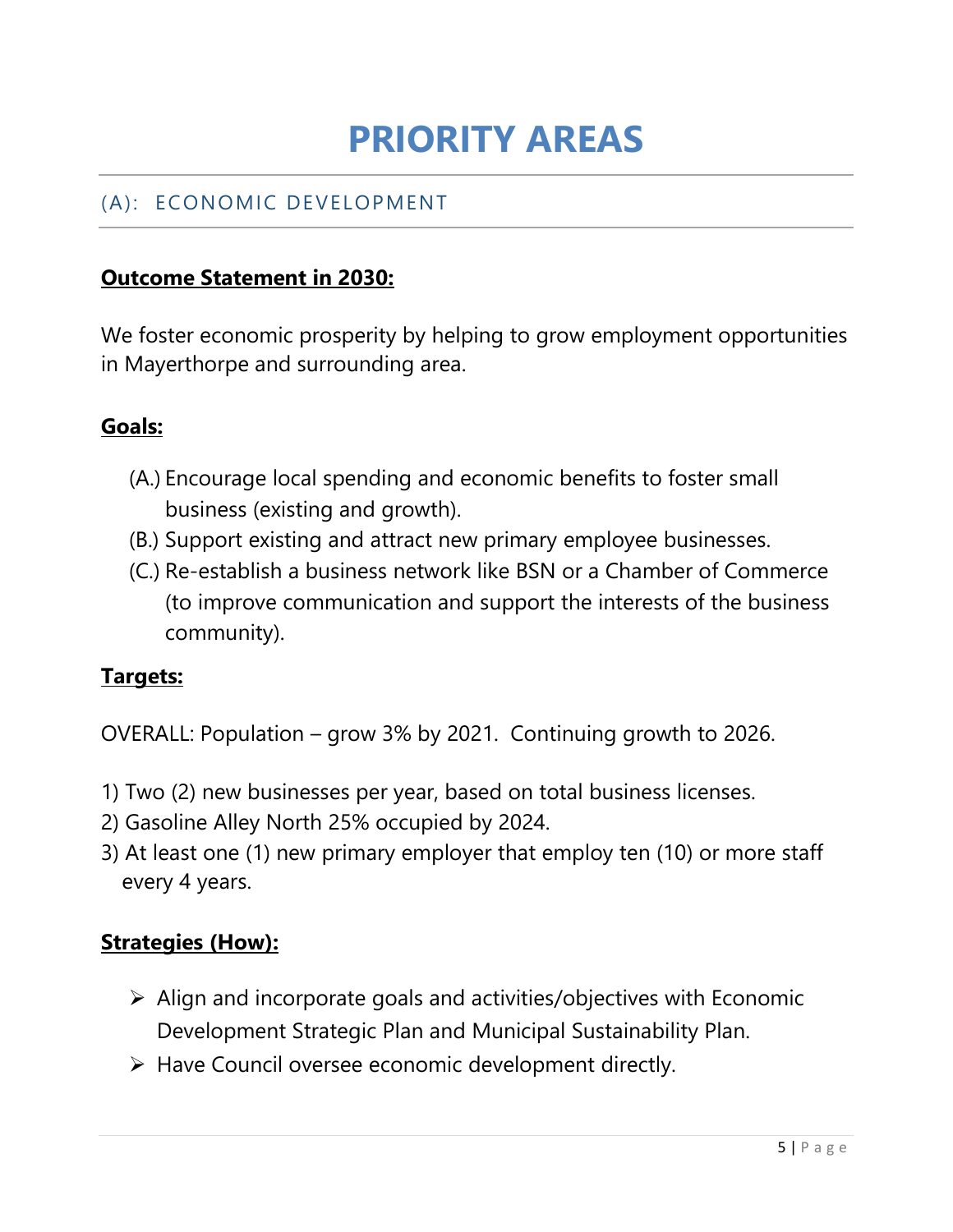- ➢ Celebrate improved services that support businesses. Also promote success and provide a centralized e-space thru Shop43.ca to promote all Mayerthorpe businesses.
- ➢ Put more staff time and resources into economic development (inhouse, partnerships, etc.) Apply some time to check with current employers/businesses to define current limiting factors to growth and increased employment.
- $\triangleright$  Ensure a good supply of vacant housing lots in the market.
- ➢ Sites for major primary employers—Railway lands, Gasoline Alley North, south of Gasoline Alley North, and east of Mayerthorpe.
- ➢ Continue to support Gasoline Alley North owners to attract site developers and downtown vacant building owners to attract tenants.

### (B): RECREATION AND CULTURE

#### **Outcome Statement in 2030:**

Citizens of Mayerthorpe and area are invigorated with recreational and cultural events, information and minor-enhanced facilities. This includes being:

- Enthusiastic and informed about municipal parks, recreation and cultural facilities and events;
- Regathering socially more in community (post COVID).

#### **Goals:**

- (A.) Support and promote (in advance) recreational, cultural and social events in the community which build pride and enthusiasm amongst participants.
- (B.) Enhance some recreational/cultural facilities to make them more engaging and educational.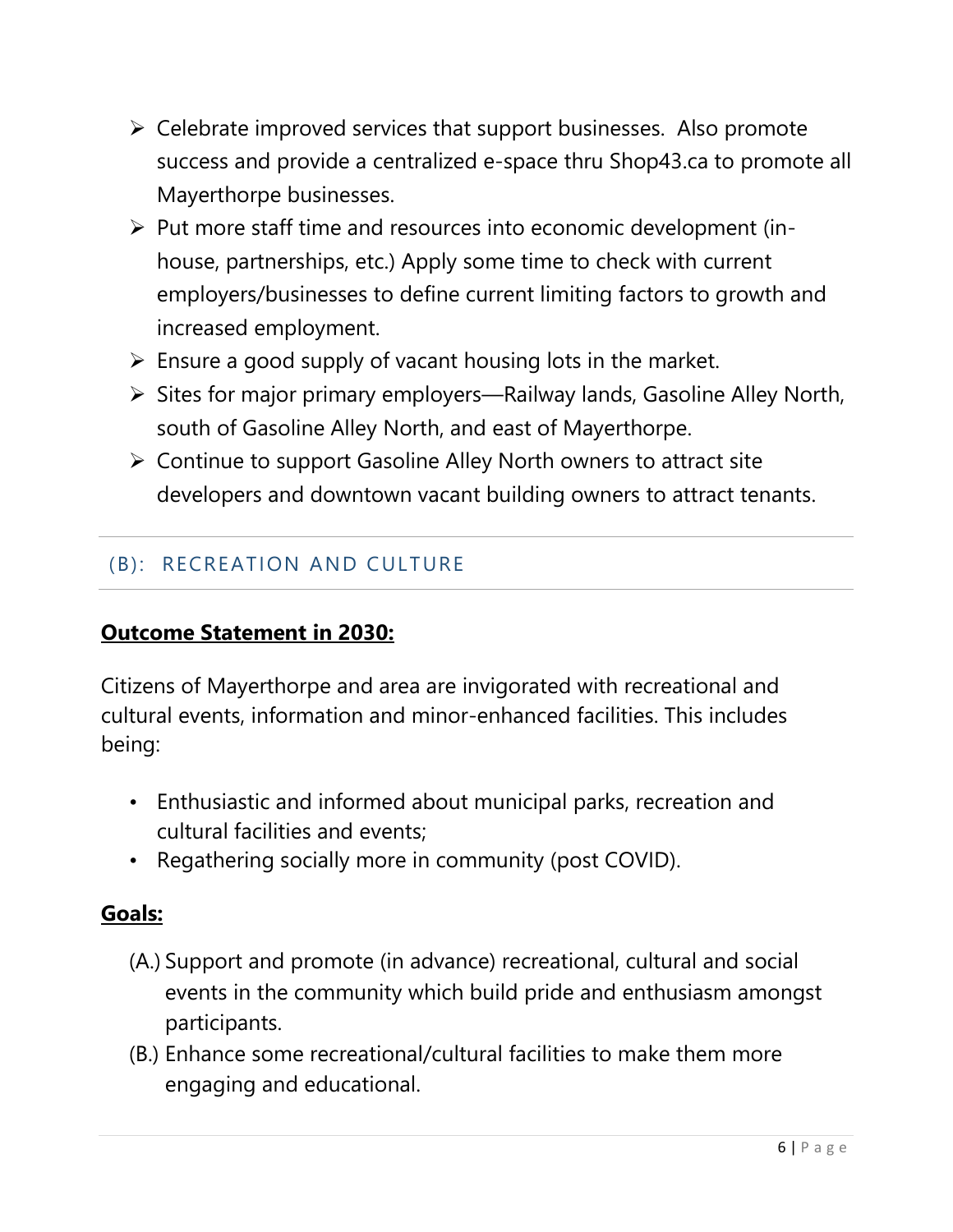## **Targets:**

- 1) More positive and informed comments by citizens on social media and in community about recreation and cultural opportunities, facilities and events.
- 2) Support a new/additional "community led" inclusive community event every two years.

### **Strategies (How):**

- $\triangleright$  Refresh public awareness of what is already available in municipal recreation and cultural opportunities/facilities.
- ➢ Pursue these minor enhancements to facilities (listed in no particular order):
	- o Directional signage for walking trails;
	- o Day use at Little Paddle River Park;
	- o Cultural storyboards;
	- o Trestle storyboard;
	- o Expand BMX/Skateboard Park for other uses for kids eg. Baskeball court, more bleachers;
	- o Community Garden Improvements;
	- o Dog Park Shelter.

### (C): INTERMUNICIPAL COOPERATION

#### **Outcome Statement in 2030:**

Intermunicipal relations are characterized as strong, including:

- Thinking and working jointly with regional perspective;
- Sharing resources;
- Continuous positive collaboration.